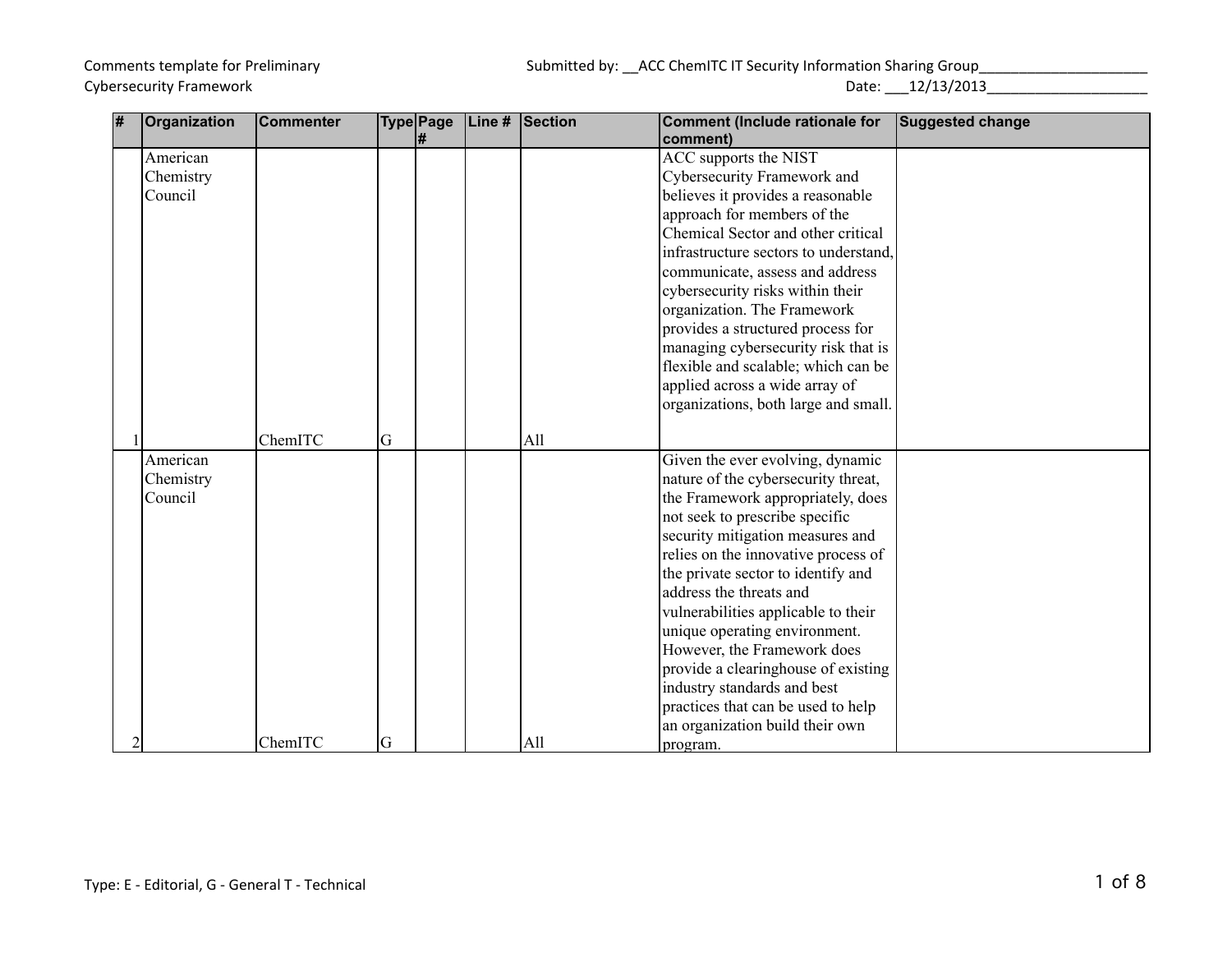## Comments template for Preliminary **Submitted by: \_\_ACC ChemITC IT Security Information Sharing Group**

|           |         |   |            |                                                                     | Encourage the telecommunications        |
|-----------|---------|---|------------|---------------------------------------------------------------------|-----------------------------------------|
|           |         |   |            |                                                                     | providers, IT infrastructure (operating |
| American  |         |   |            | The NIST framework should encour systems, databases), and solutions |                                         |
| Chemistry |         |   |            |                                                                     | providers to make networks more         |
| 3 Council | ChemITC | G | All        |                                                                     | secure by design.                       |
|           |         |   |            | There should be clearer recognition                                 |                                         |
|           |         |   |            | for companies that adopt the                                        |                                         |
|           |         |   |            | framework. What rewards are                                         |                                         |
| American  |         |   |            | available to companies that adopt                                   |                                         |
| Chemistry |         |   |            | the framework?                                                      |                                         |
| lCouncil  | ChemITC | G | All        |                                                                     |                                         |
|           |         |   |            | The framework primarily focuses                                     | A coordinated plan for both             |
|           |         |   |            | on traditional IT security. More                                    | traditional IT security concerns and    |
| American  |         |   |            | substance maybe needed in the                                       | process or automation control cyber     |
| Chemistry |         |   |            | framework on process control                                        | security should be included.            |
| Council   | ChemITC | G | All        | security.                                                           |                                         |
| American  | ChemITC |   |            | Appendix B covers privacy and                                       | Integrate privacy and civil liberty     |
| Chemistry |         |   |            | civil liberty issues and is a positive                              | issues into the body of the framework.  |
| Council   |         |   |            | addition to the Framework.                                          |                                         |
|           |         |   |            | However, the privacy and civil                                      |                                         |
|           |         | G | Appendix B | liberties additions should be                                       |                                         |
|           |         |   |            | integrated into the Framework Core                                  |                                         |
|           |         |   |            | since implementation should be as                                   |                                         |
|           |         |   |            | important as any of the other                                       |                                         |
|           |         |   |            | controls, practices and standards.                                  |                                         |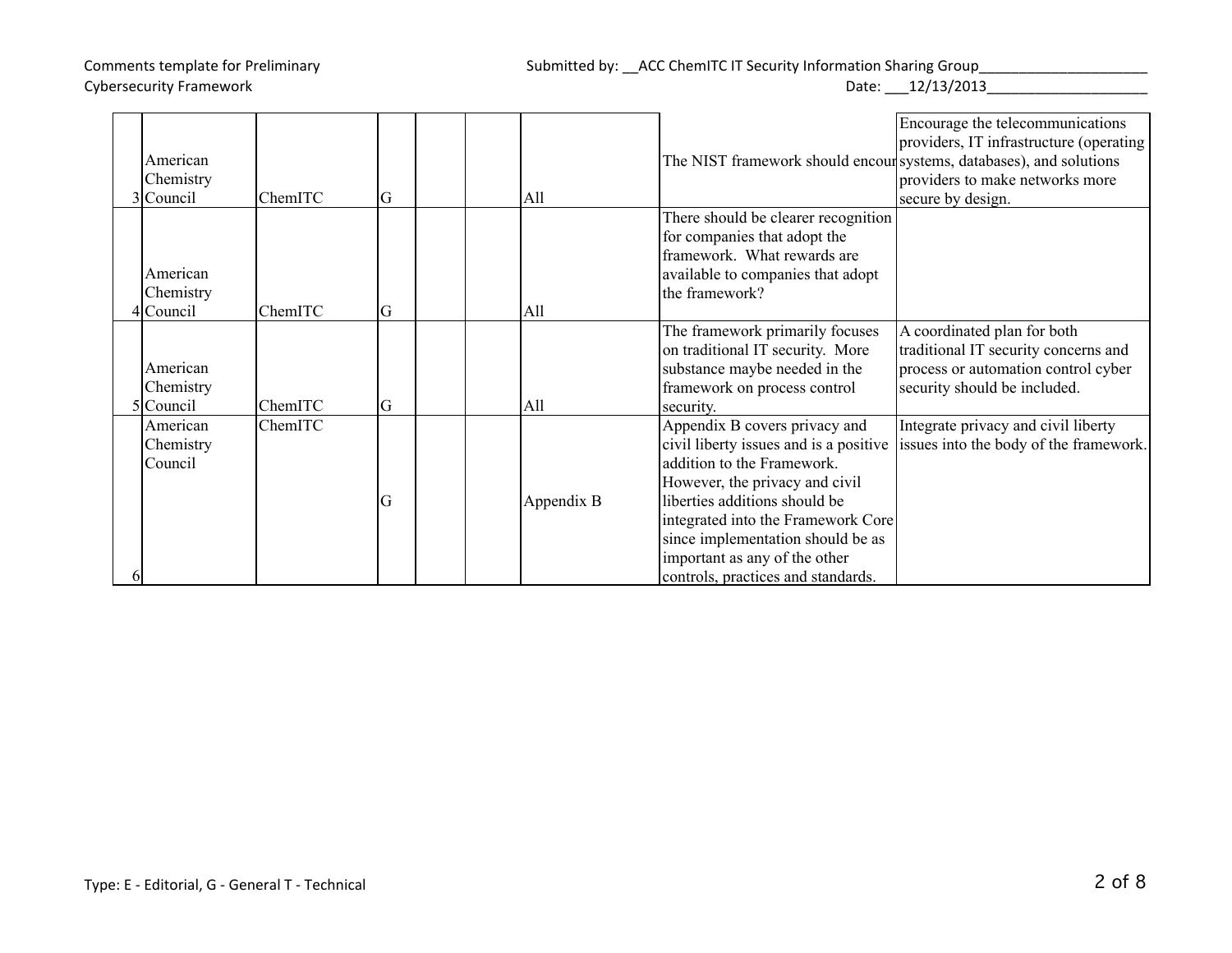| American<br>Chemistry<br>Council | ChemITC | G | Section 2.2 | The Framework Profile in section<br>2.2 should be expanded to include<br>some practical examples of<br>Categories and Subcategories and<br>how companies can use them to<br>drive the direction and maturity of<br>their security program. While<br>many large companies may relate<br>to the concept of a Current Profile<br>and a Target Profile and concepts of<br>Categories and Subcategories, | Revise Section 2.2 |
|----------------------------------|---------|---|-------------|-----------------------------------------------------------------------------------------------------------------------------------------------------------------------------------------------------------------------------------------------------------------------------------------------------------------------------------------------------------------------------------------------------|--------------------|
|                                  |         |   |             |                                                                                                                                                                                                                                                                                                                                                                                                     |                    |
|                                  |         |   |             |                                                                                                                                                                                                                                                                                                                                                                                                     |                    |
|                                  |         |   |             |                                                                                                                                                                                                                                                                                                                                                                                                     |                    |
|                                  |         |   |             |                                                                                                                                                                                                                                                                                                                                                                                                     |                    |
|                                  |         |   |             | many smaller companies and users                                                                                                                                                                                                                                                                                                                                                                    |                    |
|                                  |         |   |             | who are new to the cyber security                                                                                                                                                                                                                                                                                                                                                                   |                    |
|                                  |         |   |             | world will not really understand the                                                                                                                                                                                                                                                                                                                                                                |                    |
|                                  |         |   |             | Profile approach in its current                                                                                                                                                                                                                                                                                                                                                                     |                    |
|                                  |         |   |             | definition in the Framework.                                                                                                                                                                                                                                                                                                                                                                        |                    |
|                                  |         |   |             |                                                                                                                                                                                                                                                                                                                                                                                                     |                    |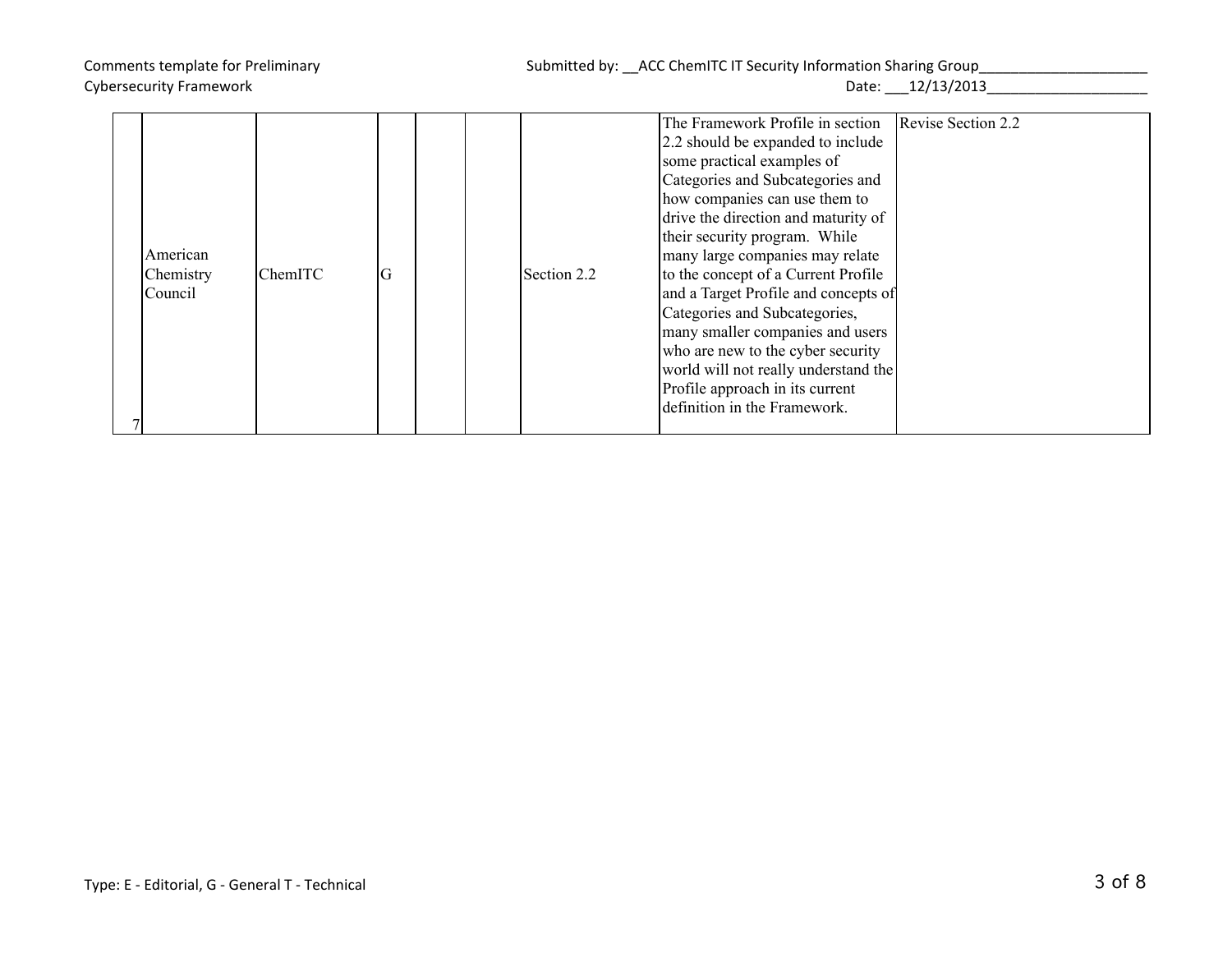| American<br>Chemistry<br>Council | ChemITC | G |  | Section 2.4 | The Framework describes a set of<br>"Implementation Tiers" in general<br>terms, but fails to define how an<br>organization would actually<br>determine what tier it is in for each<br>of the five "Functions". ACC<br>recommends that NIST consider<br>documenting the minimum<br>Categories/Subcategories that must<br>be met for each implementation<br>Tier or alternatively, at least rank<br>the Categories/Subcategories by<br>importance. The Framework does<br>not document how a company can<br>calculate its overall Implementation<br>Tier. The Framework should<br>provide guidance on how one can<br>go about developing criteria to<br>implement each Tier for the five | Revise Section 2.4                                               |
|----------------------------------|---------|---|--|-------------|---------------------------------------------------------------------------------------------------------------------------------------------------------------------------------------------------------------------------------------------------------------------------------------------------------------------------------------------------------------------------------------------------------------------------------------------------------------------------------------------------------------------------------------------------------------------------------------------------------------------------------------------------------------------------------------|------------------------------------------------------------------|
|                                  |         |   |  |             | Functions.                                                                                                                                                                                                                                                                                                                                                                                                                                                                                                                                                                                                                                                                            |                                                                  |
|                                  |         |   |  |             |                                                                                                                                                                                                                                                                                                                                                                                                                                                                                                                                                                                                                                                                                       |                                                                  |
| American                         |         |   |  |             | The relationship of an                                                                                                                                                                                                                                                                                                                                                                                                                                                                                                                                                                                                                                                                | Connect an organization's risk profile<br>to the tier structure. |
| Chemistry                        |         |   |  |             | organization's adoption of the<br>framework to the framework tiers                                                                                                                                                                                                                                                                                                                                                                                                                                                                                                                                                                                                                    |                                                                  |
| $9$ Council                      | ChemITC | G |  | All         | is unclear                                                                                                                                                                                                                                                                                                                                                                                                                                                                                                                                                                                                                                                                            |                                                                  |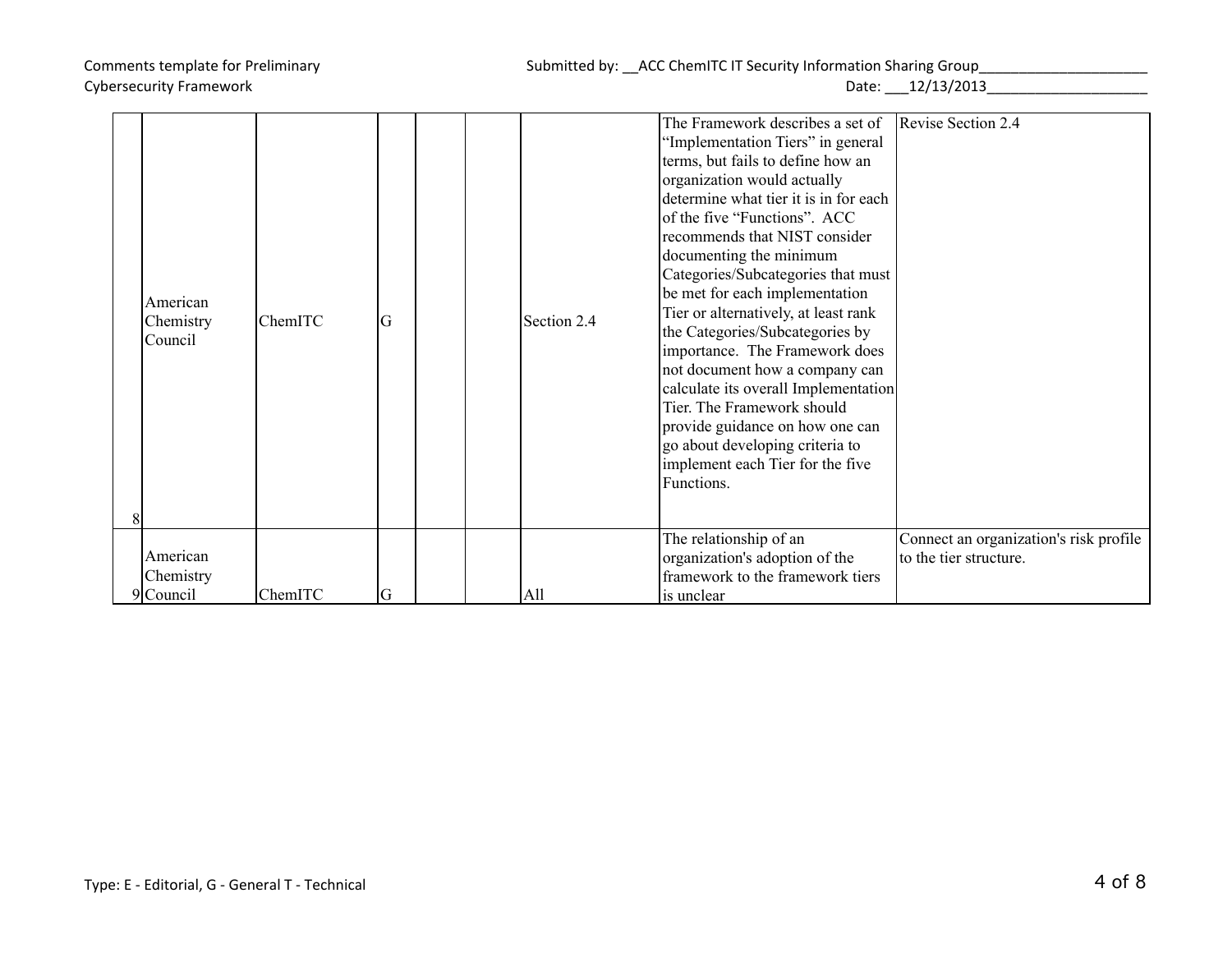|              |         |   |            |                      | The framework says "The                                             | Revise.                                                       |
|--------------|---------|---|------------|----------------------|---------------------------------------------------------------------|---------------------------------------------------------------|
|              |         |   |            |                      | Informative References presented                                    |                                                               |
|              |         |   |            |                      | in the Framework Core are not                                       |                                                               |
|              |         |   |            |                      | exhaustive but are example sets,                                    |                                                               |
|              |         |   |            |                      | and organizations are free to                                       |                                                               |
|              |         |   |            |                      | implement other standards,                                          |                                                               |
|              |         |   |            |                      | guidelines, and practices."                                         |                                                               |
|              |         |   |            |                      | However, the Framework Core is                                      |                                                               |
|              |         |   |            |                      | not designed to allow practitioners                                 |                                                               |
|              |         |   |            |                      | to easily do this. ACC                                              |                                                               |
|              |         |   |            |                      | recommends that the Framework                                       |                                                               |
|              |         |   |            |                      | Core add additional columns to (1)                                  |                                                               |
|              |         |   |            |                      | allow users to document the                                         |                                                               |
|              |         |   |            |                      | standards, guidelines and practices                                 |                                                               |
|              |         |   |            |                      | they will implement to meet the                                     |                                                               |
|              |         |   |            |                      | objectives for each Category/Sub-                                   |                                                               |
| American     |         |   |            |                      |                                                                     |                                                               |
| Chemistry    |         |   |            |                      | Category and (2) allow users to<br>document any gaps they identify. |                                                               |
| 10 Council   | ChemITC | G |            | All                  |                                                                     |                                                               |
|              |         |   |            |                      | It should be stated that                                            | Clarify implementation scope.                                 |
|              |         |   |            |                      | organizations have the flexibility to                               |                                                               |
|              |         |   |            |                      | determine the scope of the                                          |                                                               |
| American     |         |   |            |                      | framework's implementation - such                                   |                                                               |
| Chemistry    |         |   |            |                      | as across critical assets, facilities or                            |                                                               |
| 11 Council   | ChemITC | G |            | All                  | business units.                                                     |                                                               |
|              |         |   |            |                      | The framework does not provide                                      | Develop solutions to enable effective                         |
|              |         |   |            |                      | tools for senior executives and                                     | communication to senior executives                            |
| American     | ChemITC |   |            |                      | boards of directors to understand                                   | and boards of directors to understand                         |
| Chemistry    |         |   |            |                      |                                                                     |                                                               |
| 12 Council   |         |   |            | 15 Note to Reviewers | risks and mitigations at the                                        | risks and mitigations at the                                  |
|              |         |   |            |                      | appropriate level of detail<br>The term "critical function" should  | appropriate level of detail<br>Add "Critical Function" to the |
| American     |         |   | $177 - 83$ | 1.0 Framework        |                                                                     |                                                               |
| 13 Chemistry | ChemITC |   |            | Introduction         | be added to the glossary, and better glossary.                      |                                                               |
| Council      |         |   |            |                      | explained.                                                          |                                                               |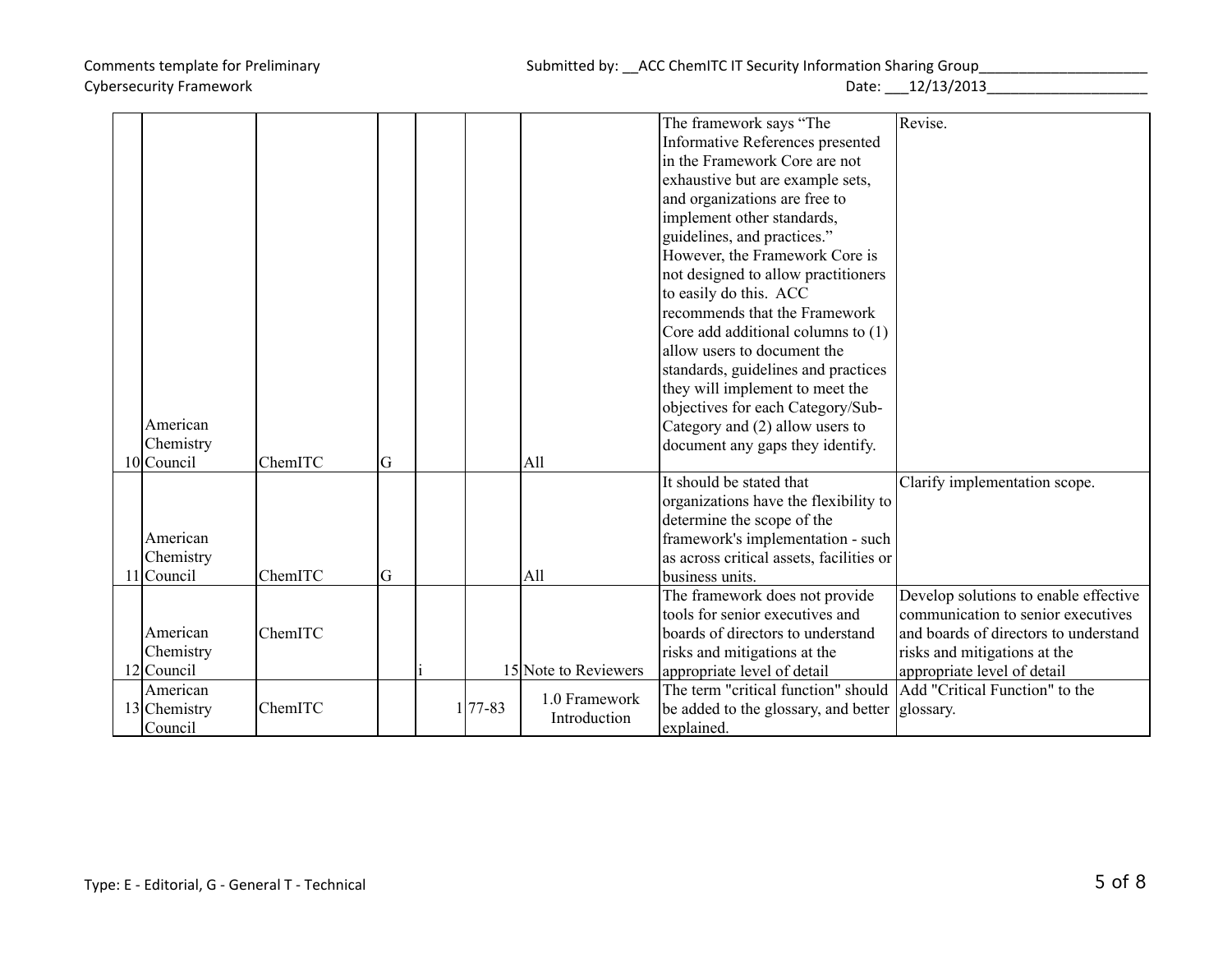| Date: | 12/13/2013 |
|-------|------------|
|-------|------------|

| American<br>14 Chemistry<br>Council | ChemITC |           | 1.0 Framework<br>Introduction | There is an opportunity to connect<br>the framework to Sector Specific<br>Plans and the critical functions<br>described. Also, this paragraph<br>introduces the idea of cross-sector<br>interdependencies, which are not<br>addressed in the framework<br>practices.                                                                                                                                                                                                | Identify critical practices as described<br>within sector specific plans, where<br>possible, use those functions to build<br>risk evaluation criteria. Add cross-<br>sector interdependency risk<br>management practices to the<br>framework. |
|-------------------------------------|---------|-----------|-------------------------------|---------------------------------------------------------------------------------------------------------------------------------------------------------------------------------------------------------------------------------------------------------------------------------------------------------------------------------------------------------------------------------------------------------------------------------------------------------------------|-----------------------------------------------------------------------------------------------------------------------------------------------------------------------------------------------------------------------------------------------|
| American<br>Chemistry<br>15 Council | ChemITC | 83        | 1.0 Framework<br>Introduction | The term " implementation of the<br>in the glossary                                                                                                                                                                                                                                                                                                                                                                                                                 | Define what is meant by<br>Framework" is added and should be "Implementation of the Framework"<br>in the glossary                                                                                                                             |
| American<br>Chemistry<br>16 Council | ChemITC | $84 - 87$ | 1.0 Framework<br>Introduction | A key objective of the framework<br>should be to manage critical<br>infrastructure risk, not all cyber<br>security risk. There are some cyber<br>security risks that should remain<br>outside of the scope of the<br>framework (risk to information<br>systems that relate to profitability,<br>for example). While those risks are<br>important for the business, they<br>should remain outside the realm of<br>a critical infrastructure protection<br>framework. | Focus on critical infrastructure risk<br>and only business risks that are<br>directly related to the critical<br>infrastructure services provided that<br>are so significant that failure can<br>cause corporate failure.                     |
| American<br>Chemistry<br>17 Council | ChemITC | 184-87    | 1.0 Framework<br>Introduction | The framework does not identify<br>outcomes that should be achieved.                                                                                                                                                                                                                                                                                                                                                                                                | Identify desired outcomes of<br>framework implementation                                                                                                                                                                                      |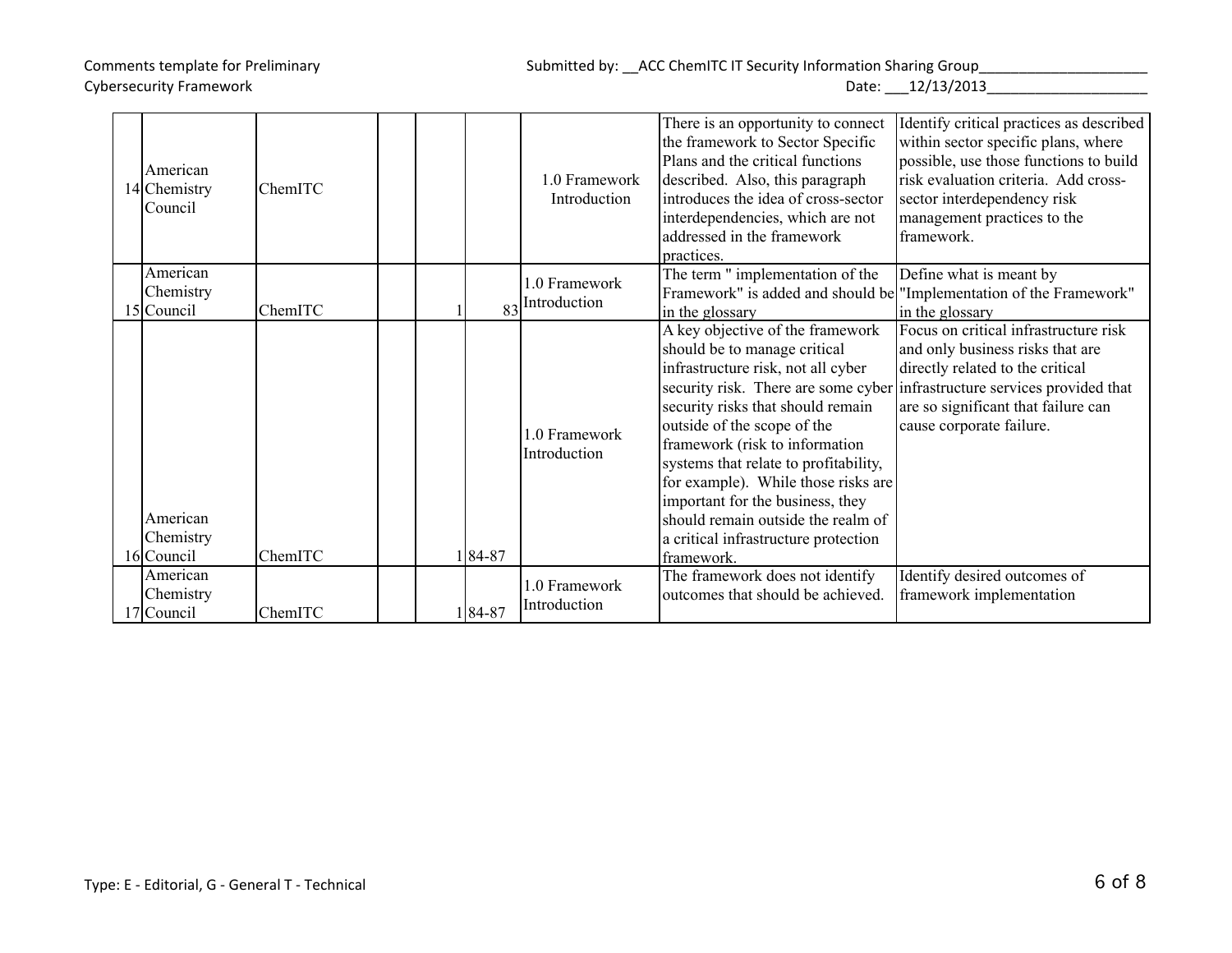|            |         |  |        |               | The framework does not provide                     | Reevaluate these stated conditions,    |
|------------|---------|--|--------|---------------|----------------------------------------------------|----------------------------------------|
|            |         |  |        |               | organizations a mechanism to                       | and explicitly drive the framework to  |
|            |         |  |        |               | describe their cybersecurity                       | achieve them. Currently, they are not  |
|            |         |  |        |               | posture, unless the various tiers are              | supported by the content in the        |
|            |         |  |        |               | intended to be that description,                   | framework.                             |
|            |         |  |        |               | however, based on lines 82-83,                     |                                        |
|            |         |  |        |               | each organization will implement                   |                                        |
|            |         |  |        |               | the framework differently, so there                |                                        |
|            |         |  |        |               | will be no common description of                   |                                        |
|            |         |  |        |               | posture. Similarly, if each                        |                                        |
|            |         |  |        |               | organization will implement the                    |                                        |
|            |         |  |        | 1.0 Framework | framework differently, target state                |                                        |
|            |         |  |        | Introduction  | definition will vary by organization               |                                        |
|            |         |  |        |               | needs. The framework lacks useful                  |                                        |
|            |         |  |        |               | scoping guidance for                               |                                        |
|            |         |  |        |               | implementation, so organizations                   |                                        |
|            |         |  |        |               | are likely to be challenged to                     |                                        |
|            |         |  |        |               | establish targets and to prioritize                |                                        |
|            |         |  |        |               | improvement. Beyond the coarse                     |                                        |
|            |         |  |        |               | "tier 1/Tier 2 etc. designations, it is            |                                        |
|            |         |  |        |               | unclear how the framework fosters                  |                                        |
| American   |         |  |        |               | communication among internal and                   |                                        |
| Chemistry  |         |  |        |               | external stakeholders.                             |                                        |
| 18 Council | ChemITC |  | 195-99 |               |                                                    |                                        |
|            |         |  |        |               | The concept of the framework                       | Develop a mechanism to identify the    |
|            |         |  |        |               | profile may be useful, but there are               | current profile of an organization, as |
|            |         |  |        |               | no mechanisms to enable an                         | well as assistance to assist           |
|            |         |  |        |               | organization to determine their                    | organizations to determine what their  |
|            |         |  |        |               | 1.1 Overview of the current "as-is" profile, or to | future state profile should be,        |
|            |         |  |        | Framework     | determine their future-state profile.              | considering risk to critical           |
|            |         |  |        |               | Also, it would likely be useful if                 | infrastructure or the nation.          |
| American   |         |  |        |               | the future state profile were                      |                                        |
| Chemistry  |         |  | 140-   |               | connected to their potential impact                |                                        |
| 19 Council | ChemITC |  | 2 149  |               | to their critical functions.                       |                                        |